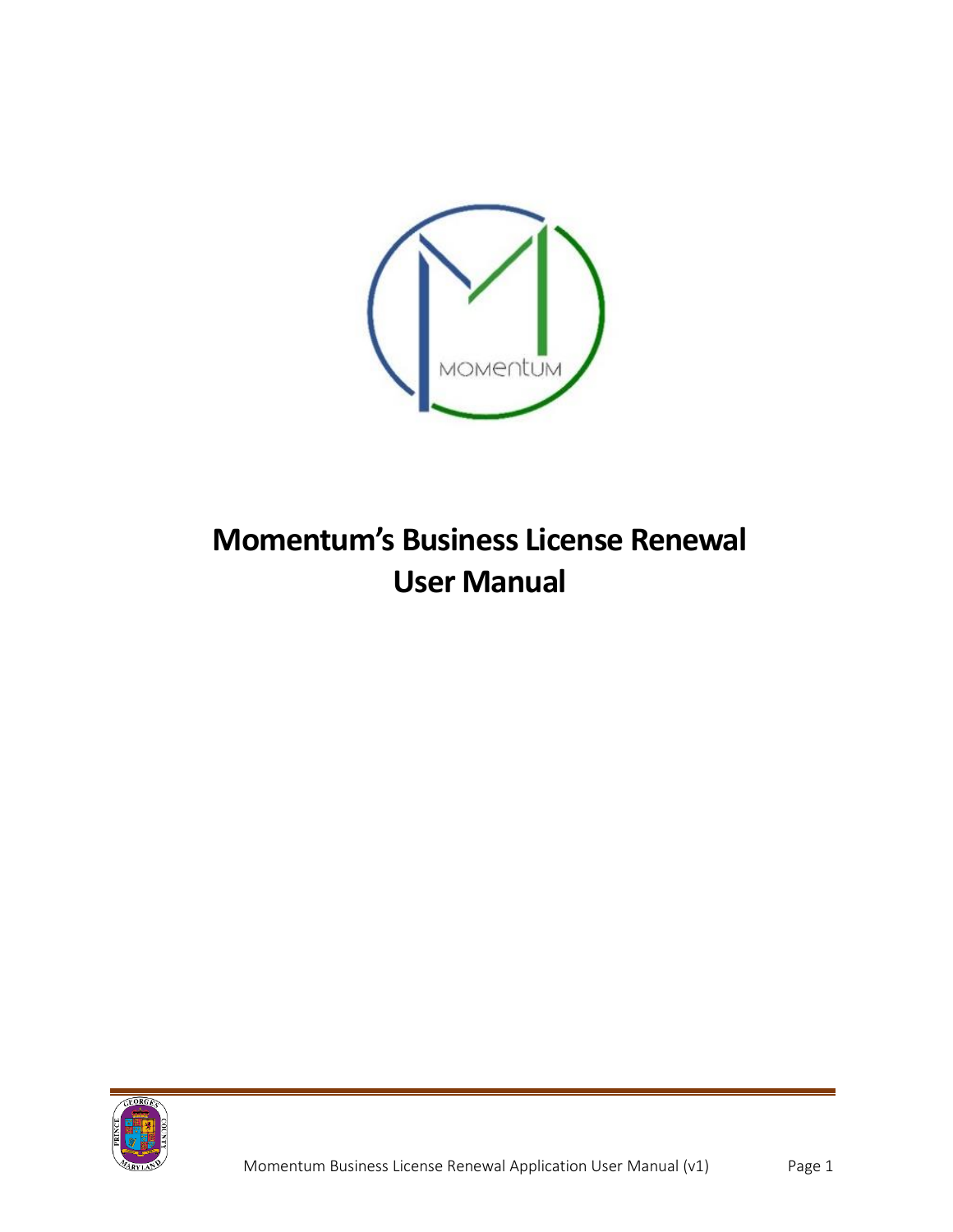

## **Business License Renewal**

Momentum's Business License module is specifically designed for ease in processing new and renewing business licenses online. As a new user of Momentum, please find the following user guide to help in navigating the Business Licensing Application process.

**After your license has been issued, you will be notified via email before the license expiration date to complete your license renewal application.**

License # RNW0024-2022-BC

Your renewal is due by **Day/MM/Year**

"The renewal period has been opened and a renewal application has been generated for your license # L0031-2021-BC which can be used to renew your license. Your renewal is due by 11/28/2022.

Please visit https://momentumdev.princegeorgescountymd.gov/ to review / update your renewal application and upload required renewal documents.

**Step 1:** Click on the link in the email or visit the website <https://momentumhome.princegeorgescountymd.gov/>

**Step 2:** Login and click on My Dashboard

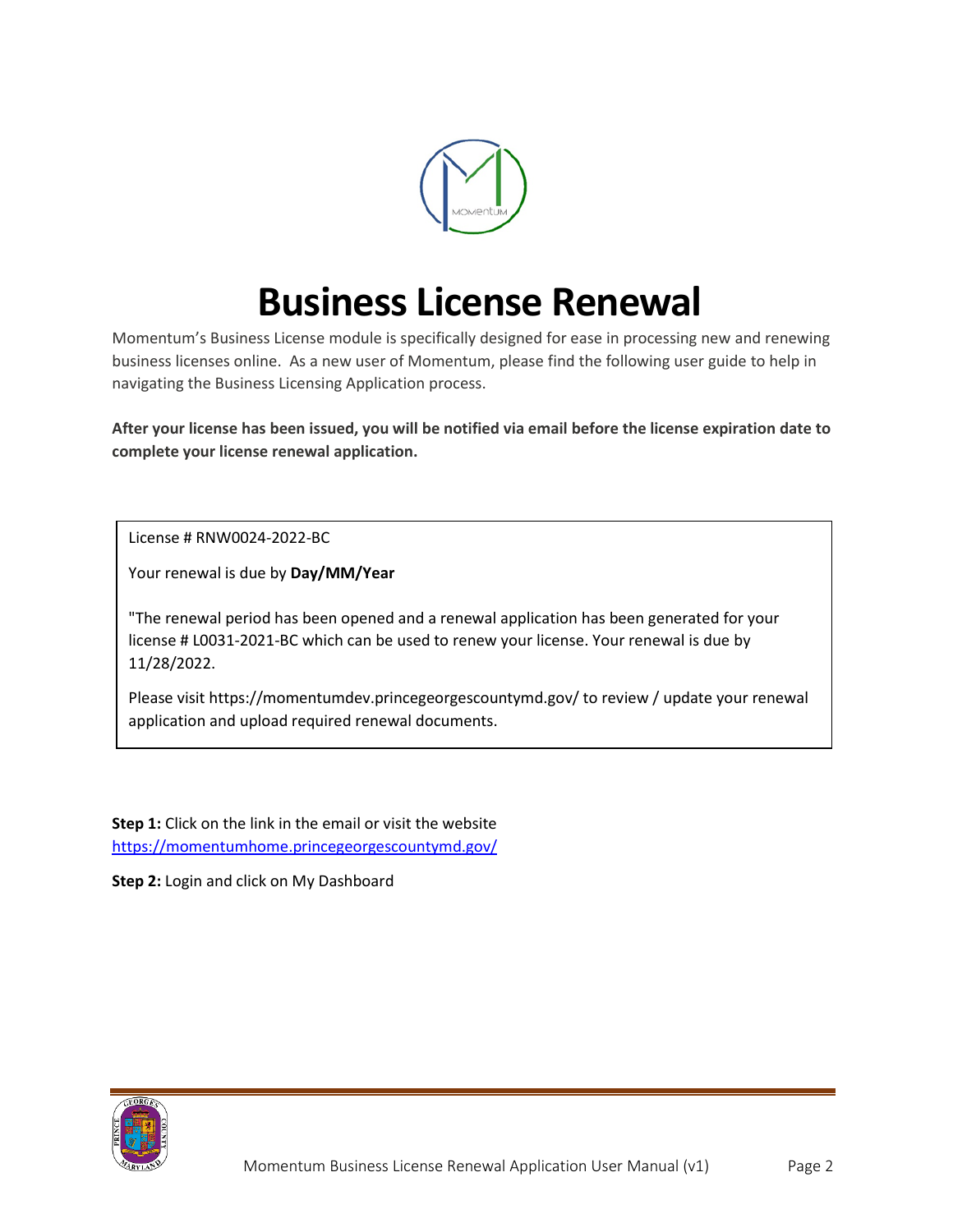**Step 3:** Locate the renewal application record# RNW-xxxx-xx that has been generated on your dashboard and click on View Details button or on the application# hyperlink.

| <b>View Details</b>                                                                                                                                  | <b>Details</b>                         | <b>Status</b>                                                                                                                                                                                                                                                  | <b>Fees</b>                                            |
|------------------------------------------------------------------------------------------------------------------------------------------------------|----------------------------------------|----------------------------------------------------------------------------------------------------------------------------------------------------------------------------------------------------------------------------------------------------------------|--------------------------------------------------------|
| <b>Business License</b><br>Please complete your renewal using this renewal application<br>generated for License #:- L0031-2021-BC<br>RNW0024-2022-BC | Sub-type<br><b>Building Contractor</b> | <b>RnwlPend</b><br><b>Current Milestone</b><br>2 Pending Tasks<br>Renewal Open<br><b>Added Date</b><br><b>Issued Date</b><br>02/08/2022<br>04/06/2020<br><b>License Date</b><br><b>Last Renewal Date</b><br>03/16/2020<br><b>Application</b><br><b>Expires</b> | <b>Unpaid Balance</b><br>\$78.75<br><b>Pay Balance</b> |
|                                                                                                                                                      | Show Included Records 2                |                                                                                                                                                                                                                                                                |                                                        |

**Step 4:** Follow the instructions to complete the renewal process.

**Note:** Please follow the instructions before you make the payment and upload files. you must review the information on your application form, make any changes as needed, and sign.

| Renewal Application must be reviewed and signed. Click HERE to review your renewal application. |              |
|-------------------------------------------------------------------------------------------------|--------------|
|                                                                                                 |              |
| <b>APPLICATION FORM: Single Family Rental License</b>                                           | $\checkmark$ |
|                                                                                                 |              |
| Attachments $(i)$                                                                               | $\bullet$    |
| Add any files here.                                                                             | Add          |
|                                                                                                 |              |

**Note**: Do not add files until the task is assigned to you in your dashboard.

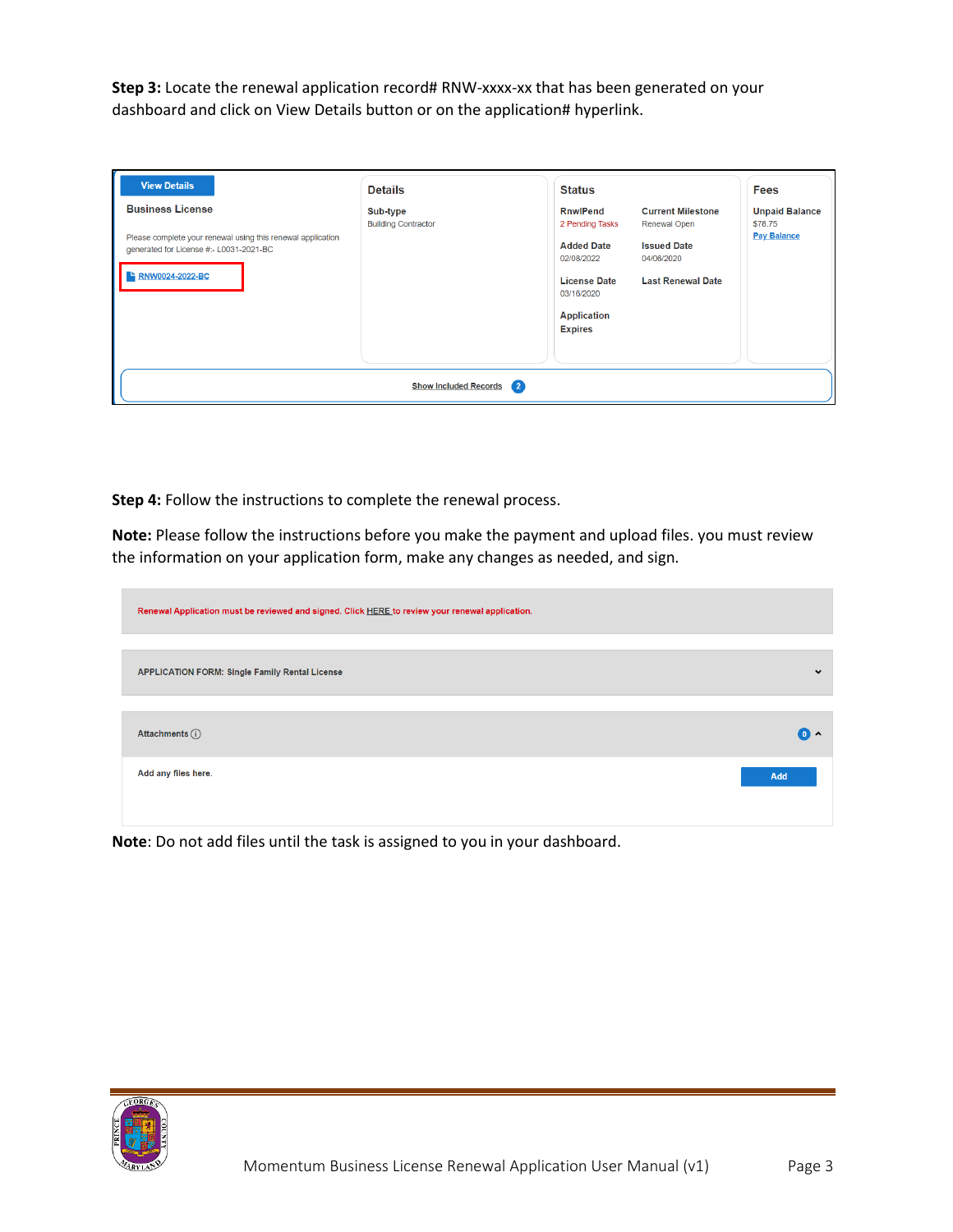## **Step 5:** Type the name of the person who completed the application and save.

| I HEREBY CERTIFY, UNDER THE PENALTY OF PERJURY, THE ABOVE INFORMATION TO BE TRUE AND<br>CORRECT TO THE BEST OF MY KNOWLEDGE, INFORMATION AND BELIEF. |
|------------------------------------------------------------------------------------------------------------------------------------------------------|
| Type the Name of the Person Completing the Application *                                                                                             |
|                                                                                                                                                      |
|                                                                                                                                                      |
| <b>Cancel</b><br><b>Save</b>                                                                                                                         |

**Step 6:** Go to your dashboard and click on the application # link to view any outstanding tasks.

**Step 7:** Pay renewal Fees by clicking PAY BALANCE link. Follow the instructions to process your payment.

**Note:** The application will not be reviewed until all outstanding fees are paid. Fees are NON-REFUNDABLE. You have 5 days from the application submittal date to pay before the application is abandoned.

| <b>Business License</b> |                         |                                                               |
|-------------------------|-------------------------|---------------------------------------------------------------|
| RNW0024-2022-BC         | <b>MY FEES</b>          |                                                               |
|                         | Total (paid and unpaid) | \$78.75 PAYMENT HISTORY<br>Unpaid Balance \$78.75 PAY BALANCE |
|                         |                         |                                                               |

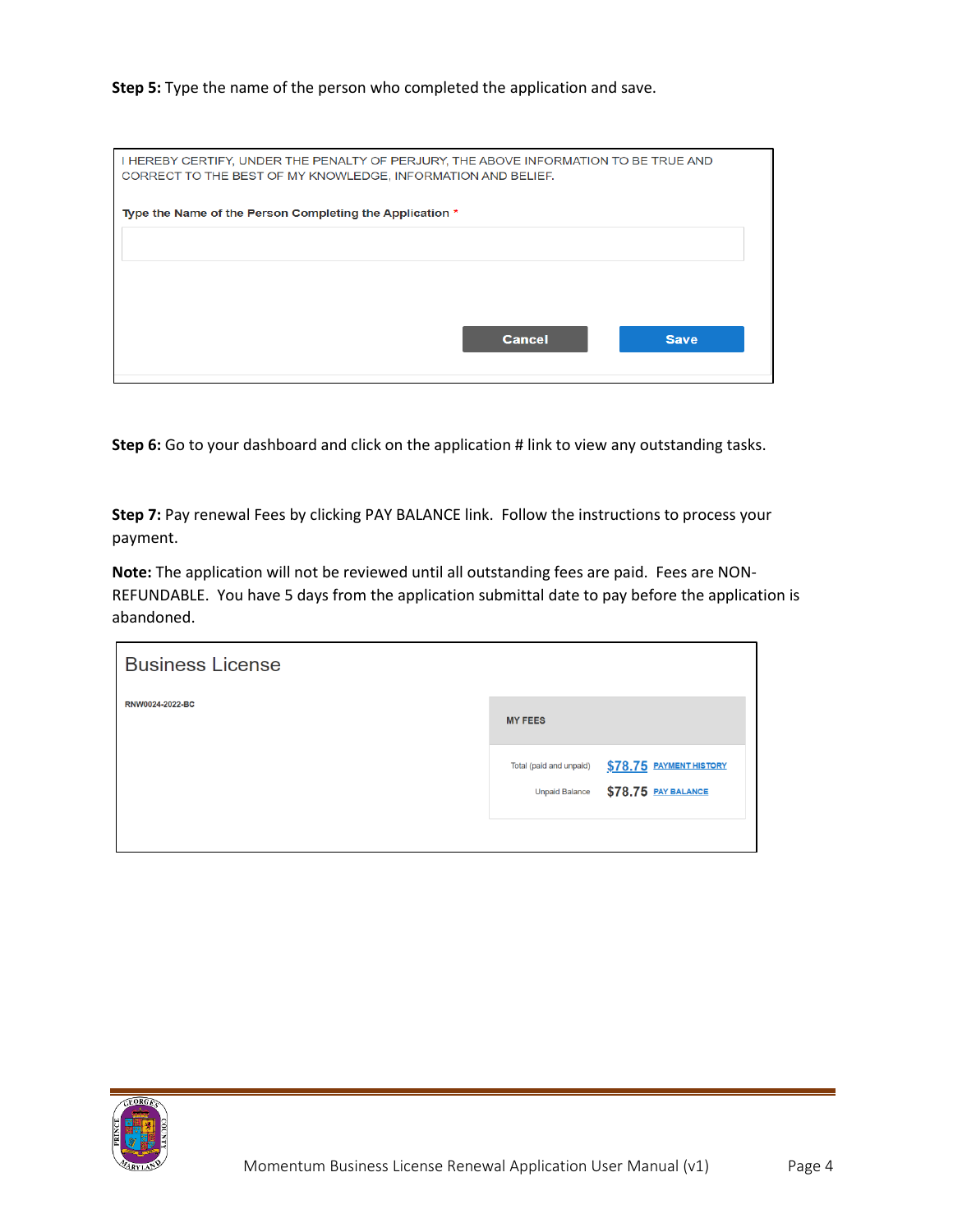**Step 8:** You will be redirected to the payment portal to pay the fees.



Make sure you include your email address to receive a receipt.

**Step 9:** Return to Momentum and click on My Dashboard to Upload Required Documents. Click the View Details button or the license# number.

**Note:** The number of pending tasks counts the number of documents that are required for the application.

| <b>View Details</b>                                                                                      | <b>Details</b>                         | <b>Status</b>                      |                                                                    |
|----------------------------------------------------------------------------------------------------------|----------------------------------------|------------------------------------|--------------------------------------------------------------------|
| <b>Business License</b><br>To complete your application submission, required document(s) are             | Sub-type<br><b>Building Contractor</b> | <b>RnwlPend</b><br>7 Pending Tasks | <b>Current Milestone</b><br><b>Upload Regd Docs for</b><br>Renewal |
| needed for your application. Please click on the Application # link<br>below to view your pending tasks. |                                        | <b>Added Date</b><br>02/08/2022    | <b>Issued Date</b><br>04/06/2020                                   |
| RNW0024-2022-BC<br>r.                                                                                    |                                        | <b>License Date</b><br>03/16/2020  | <b>Last Renewal Date</b>                                           |
|                                                                                                          |                                        | <b>Application Expires</b>         |                                                                    |
|                                                                                                          |                                        |                                    |                                                                    |

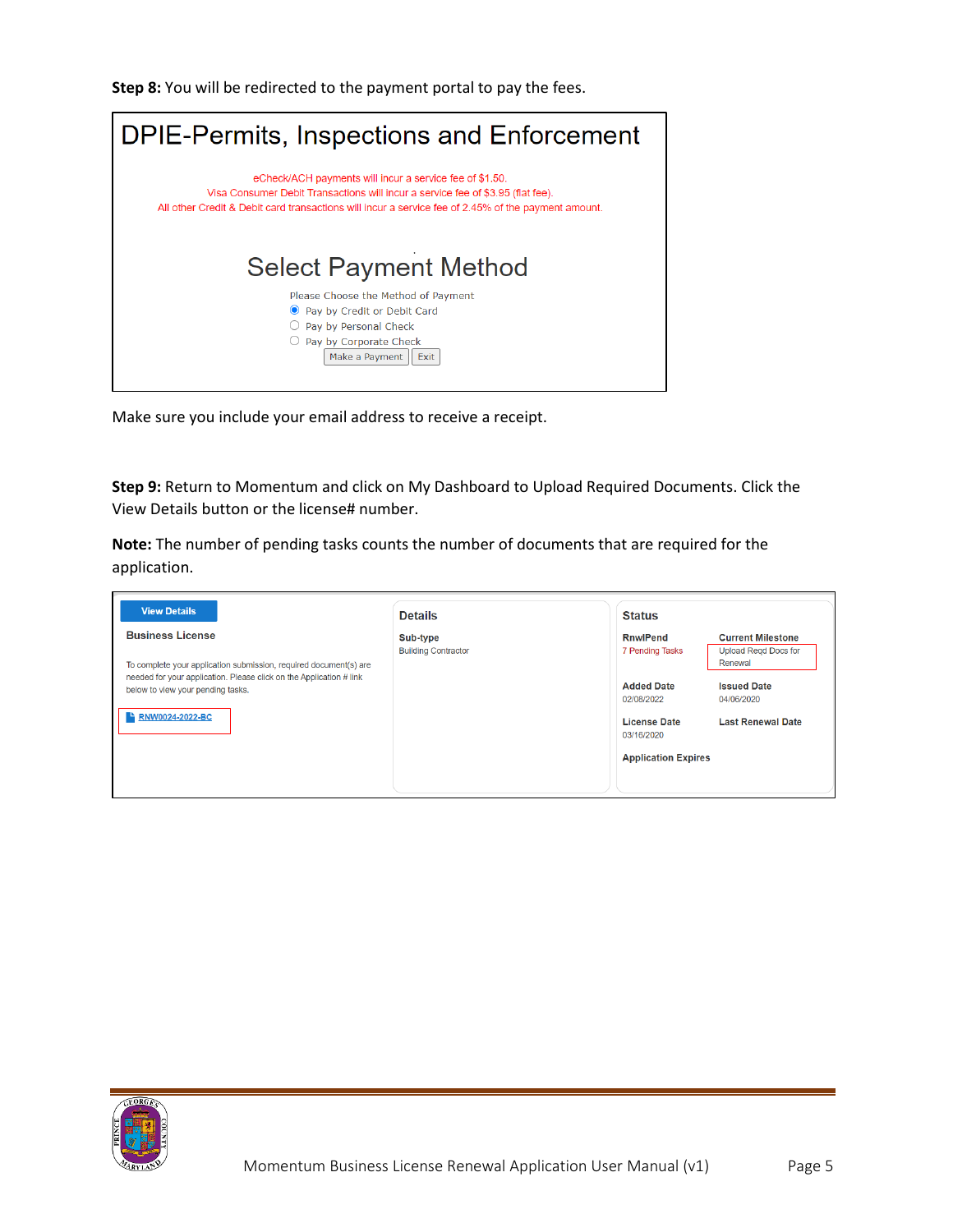**Step 10:** To attach the required documents, click on the Add button for each document to be uploaded. Follow the screens to Browse for the file and then click Save & Upload.

| Attach all required files here.                                                                                           |      |                                                                                                                                       |                                                                                                                                     |
|---------------------------------------------------------------------------------------------------------------------------|------|---------------------------------------------------------------------------------------------------------------------------------------|-------------------------------------------------------------------------------------------------------------------------------------|
| Please upload the letter from construction lender/bank with credit history.                                               |      |                                                                                                                                       | <b>Add</b>                                                                                                                          |
| Please upload the letter from construction supplier with credit history.                                                  |      |                                                                                                                                       | Add                                                                                                                                 |
| Please upload a copy of signed financial statement (no more than a year old).                                             |      |                                                                                                                                       | Add                                                                                                                                 |
| Please upload a current original certification of insurance.                                                              |      |                                                                                                                                       | Add                                                                                                                                 |
| ×<br><b>Upload Attachments</b><br>Upload all attachments here.                                                            | .pdf | Drag file here or <b>Browse</b> to select file.<br>Housing policy doc.pdf<br>Title (optional) $\bigcap$<br>Description (optional) (1) | $\odot$                                                                                                                             |
| Drag file here or <b>Browse</b> to select file.<br>Cannot exceed 10MB and must be a .pdf, .jpg, .doc, .txt, or .png file. |      | 300 characters left<br>Document Type (i)<br>GOODSTANDING                                                                              | $\checkmark$                                                                                                                        |
|                                                                                                                           |      |                                                                                                                                       | <b>Upload Attachments</b><br>Upload all attachments here.<br>Cannot exceed 10MB and must be a .pdf, .jpg, .doc, .btt, or .png file. |

**Note: There is a short time lag for each attachment to upload into the system.**